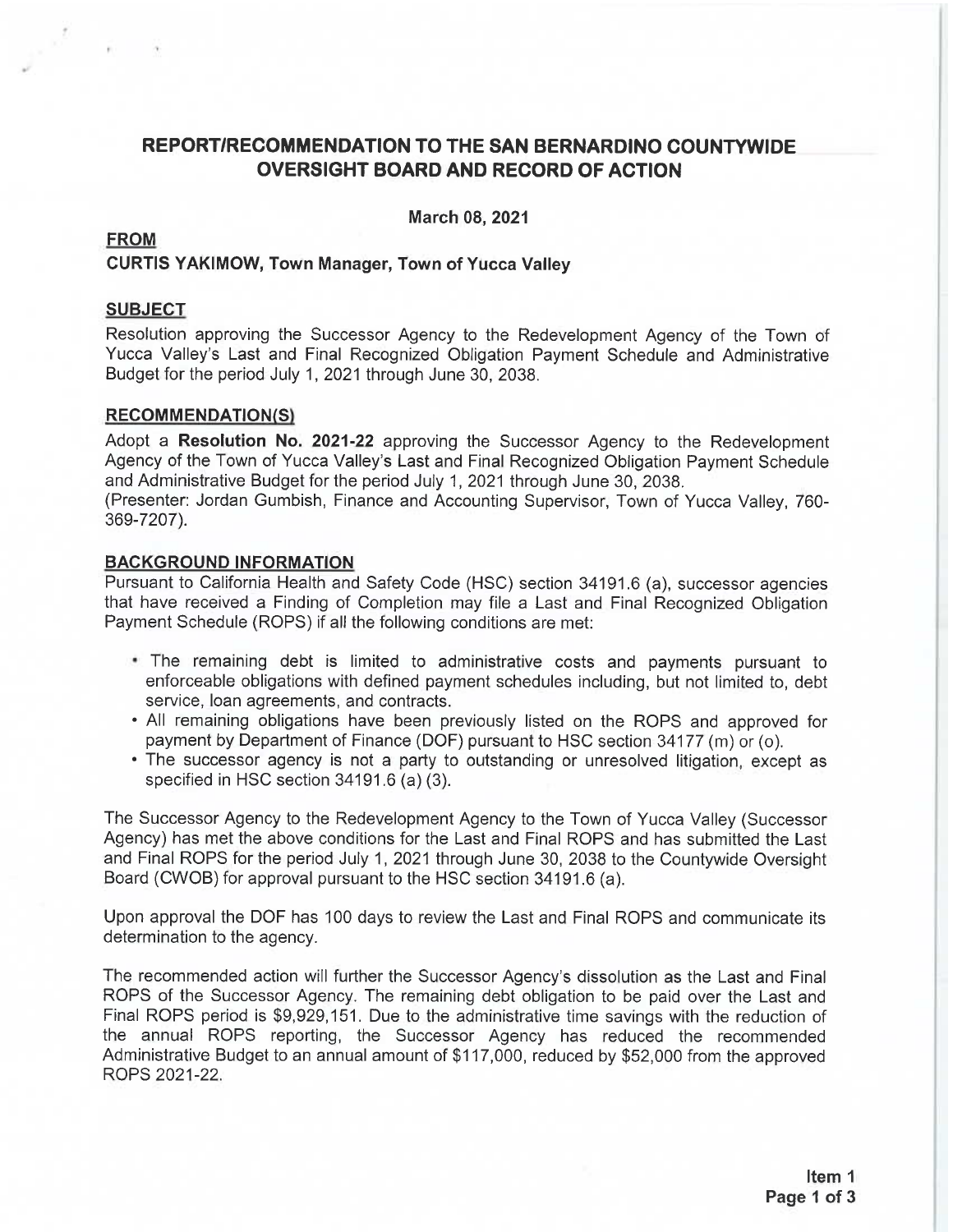Resolution approving the Successor Agency to the Redevelopment Agency of the Town of Yucca Valley's Last and Final Recognized Obligation Payment Schedule and Administrative Budget for the period July 1, 2021 through June 30, 2038. **March 8, 2021** 

The Successor Agency's determination of the Administrative Budget allowance was based on the following ongoing administrative duties by the Successor Agency through the life of the Debt Service Obligation:

- **Successor Agency Board Meetings**  $\bullet$
- **Prior Period Adiustment Reporting** ۰
- Annual Audit, Financial Statement Preparation, and Presentation  $\bullet$
- Monthly Banking and Financial Reporting  $\bullet$
- Department of Finance and San Bernardino County Auditor-Controller Reporting ÷.
- Bond Administration and Debt Service Payments, Disclosure, and Annual Reporting
- Document Retention and Administrative Duties ٠

The above duties are provided by the Successor Agency for consideration as the total allowance amount was determined by the directly related administrative duties required of the Successor Agency; which will continue regardless of the balance of the remaining Debt Service Obligation and until the closing of the Debt Service in June 1, 2038. Therefore, the recommendation is considered a reasonable allowance to accommodate the direct and indirect costs incurred by the Successor Agency through the life of the Debt Service Obligation.

It is recommended that the CWOB approve the Successor Agency's Last and Final ROPS and Administrative Budget. The draft Last and Final ROPS will be provided to the DOF, the County Auditor-Controller, and the County Administrative Office as required by HSC 34177(I)(2)(B). The adopted Last and Final ROPS will be provided to the DOF and the County Auditor-Controller pursuant to HSC 34191.6(c). This will commence the DOF review period.

# **ATTACHMENTS**

Attachment A - Resolution Attachment B - Last and Final ROPS Attachment C - Administrative Budget

### **REVIEW BY OTHERS**

This item has been reviewed by Auditor-Controller/Treasurer/Tax Collector on February 23, 2021 and San Bernardino Countywide Oversight Board Legal Counsel on February 23, 2021.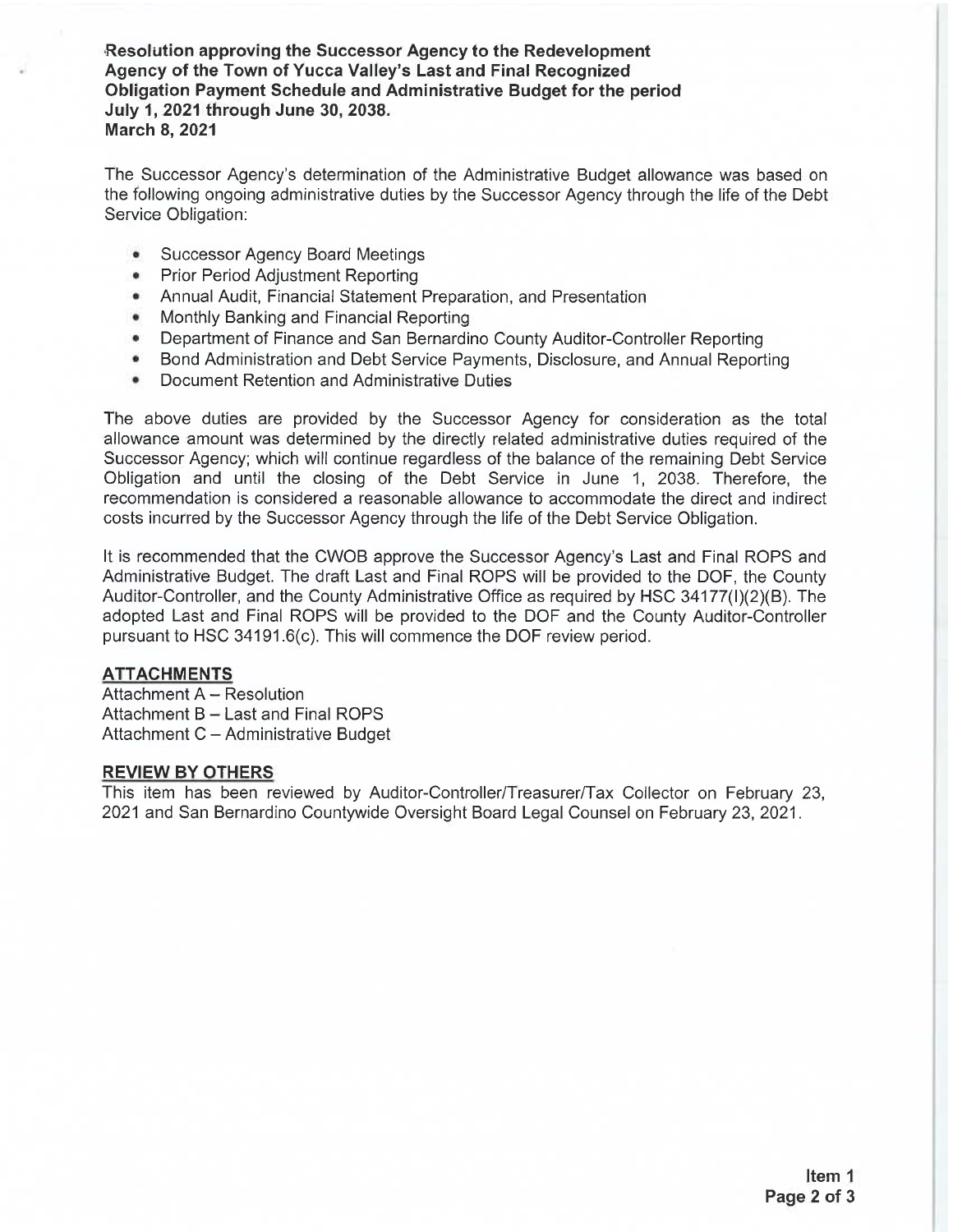Resolution approving the Successor Agency to the Redevelopment Agency of the Town of Yucca Valley's Last and Final Recognized Obligation Payment Schedule and Administrative Budget for the period July 1, 2021 through June 30, 2038. **March 8, 2021** 

Record of Action of the San Bernardino Countywide Oversight Board

# **APPROVED**

Moved: Kenneth Miller Seconded: Acquanetta Warren Ayes: Frederick Ang, Richard DeNava, Kenneth Miller, Cindy Saks, Lawrence Strong, Acquanetta Warren, David Wert

Lynna Monell, SECRETARY

mell  $BY/$ 

DATED: March 8, 2021



- **W/RESOLUTION** CC: File- San Bernardino Countywide Oversight Board w/attach
- LA 03/10/2021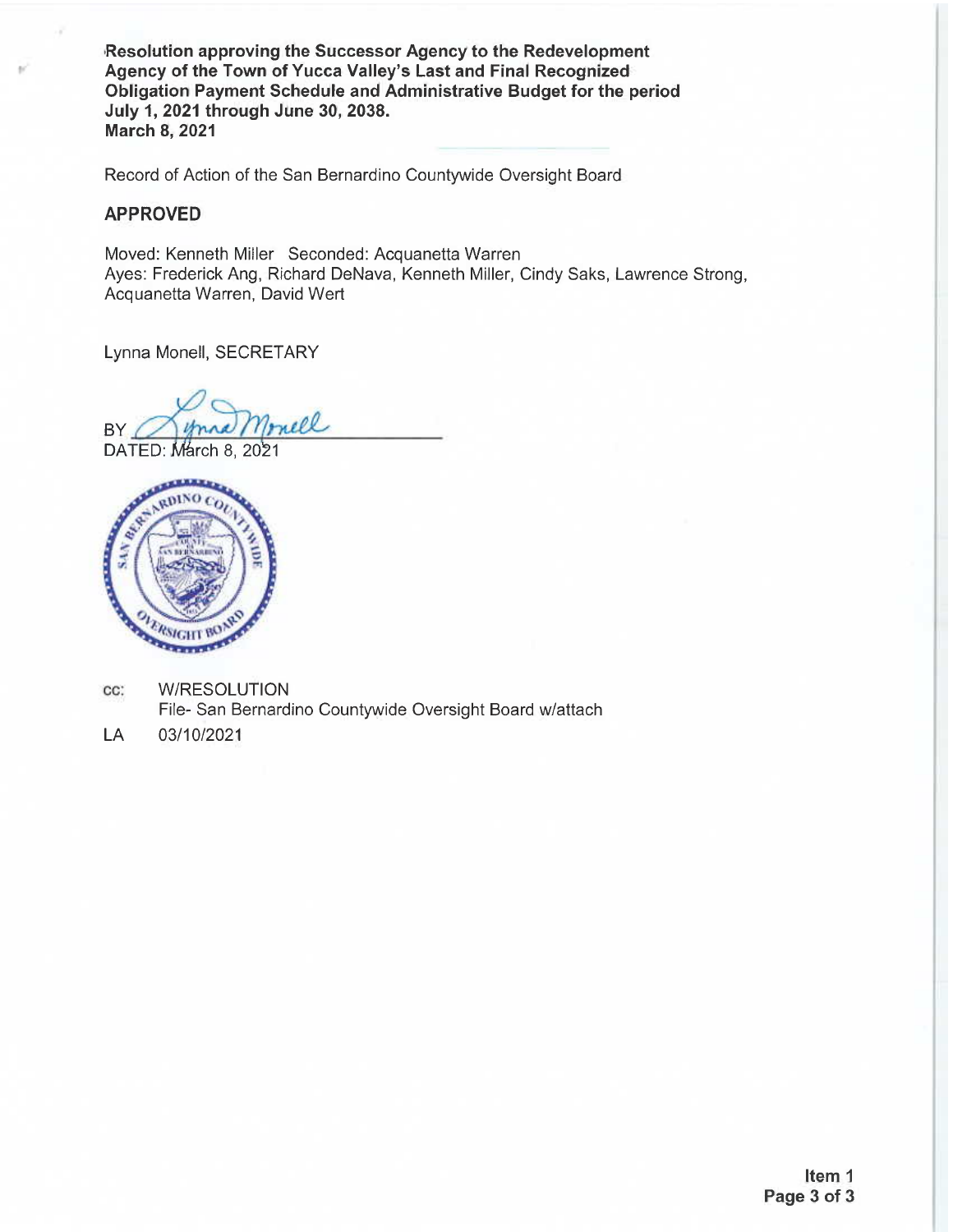### **RESOLUTION NO. 2021-22**

# RESOLUTION OF THE SAN BERNARDINO COUNTYWIDE OVERSIGHT BOARD ADOPTING THE SUCCESSOR AGENCY TO THE REDEVELOPMENT AGENCY OF THE TOWN OF YUCCA VALLEY'S **LAST AND FINAL ROPS**

On Monday, March 08, 2021 on motion of San Bernardino Countywide Oversight Board Member Miller, duly seconded by San Bernardino Countywide Oversight Board Member Warren and carried, the following resolution is adopted by the San Bernardino Countywide Oversight Board, State of California.

WHEREAS, California Health and Safety Code (HSC) section 34179(e) requires all action items of the San Bernardino County Oversight Board be accomplished by resolution; and

WHEREAS, HSC section 34191.6(b) allows the Successor Agency that has met the conditions of HSC 34191.6(a) to submit the Last and Final ROPS to the oversight board for approval at any time;

WHEREAS, The Successor Agency to the Redevelopment Agency to the Town of Yucca Valley has met the conditions set by HSC section 34191.6(a)

NOW, THEREFORE, the San Bernardino Countywide Oversight Board hereby resolves, determines and orders as follows:

Section 1. The foregoing recitals are true and correct.

Section 2. The Successor Agency to the Redevelopment Agency of the Town of Yucca Valley's ROPS and administrative budget for the period July 1, 2021 to June 30, 2038 in the form presented. together with such changes thereto as may be approved by the San Bernardino Countywide Oversight Board, are hereby approved.

Section 3. This resolution shall take effect from and after the date of its passage and adoption.

PASSED AND ADOPTED by the San Bernardino Countywide Oversight Board, State of California, by the following vote:

> AYES: OVERSIGHT BOARD MEMBER: Frederick Ang, Richard DeNava, Kenneth Miller, Cindy Saks, Lawrence Strong, Acquanetta Warren, David Wert

NOES: **OVERSIGHT BOARD MEMBER: None** 

ABSENT: **OVERSIGHT BOARD MEMBER: None** 

\* \* \* \* \*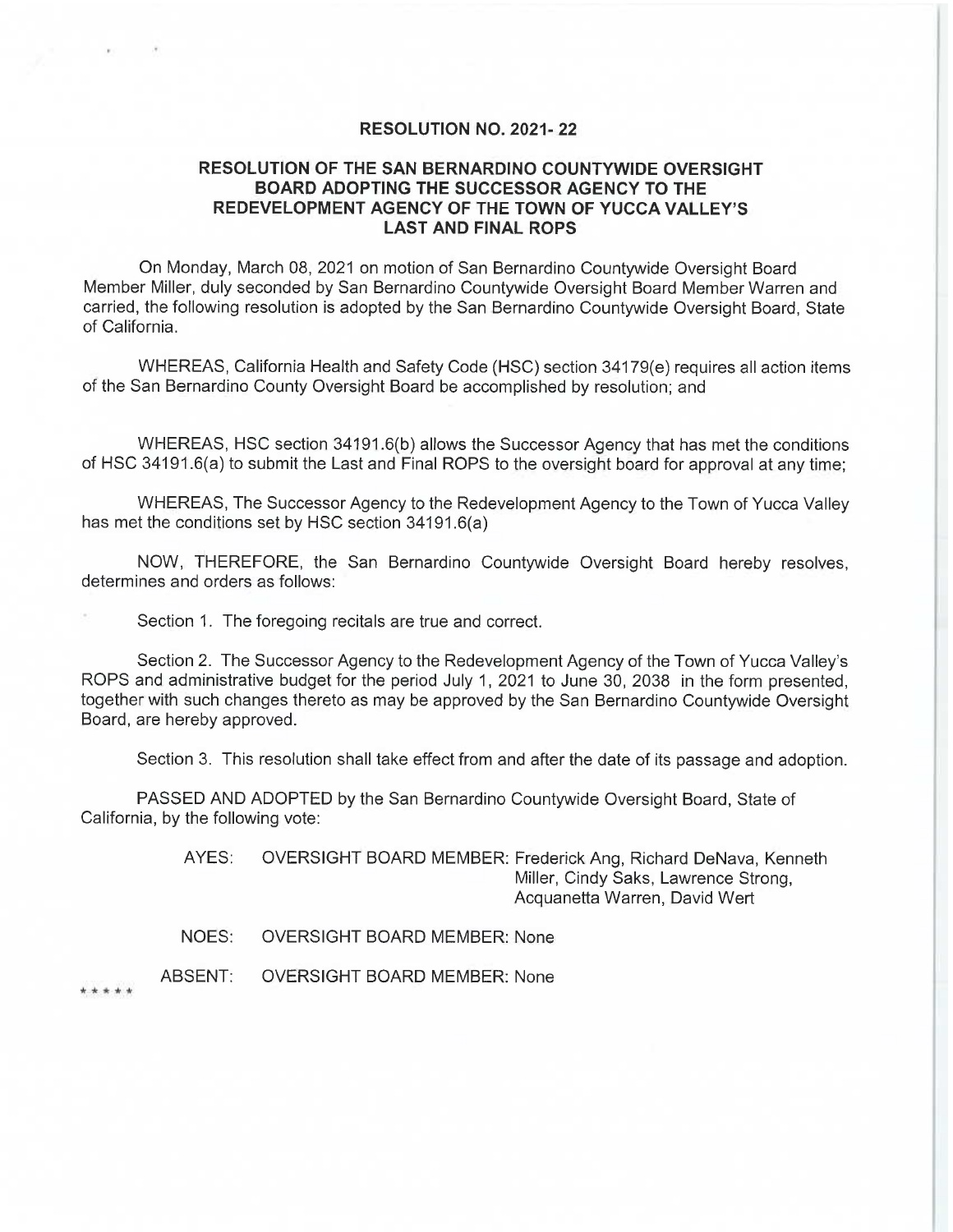# STATE OF CALIFORNIA

### SS.

J,

# COUNTY OF SAN BERNARDINO

I, LYNNA MONELL, Secretary to the San Bernardino Countywide Oversight Board, State of California, hereby certify the foregoing to be a full, true and correct copy of the record of the action taken by the Countywide Oversight Board, by vote of the members present, as the same appears in the Official Minutes of said Board at its meeting of March 08, 2021. #1 LA

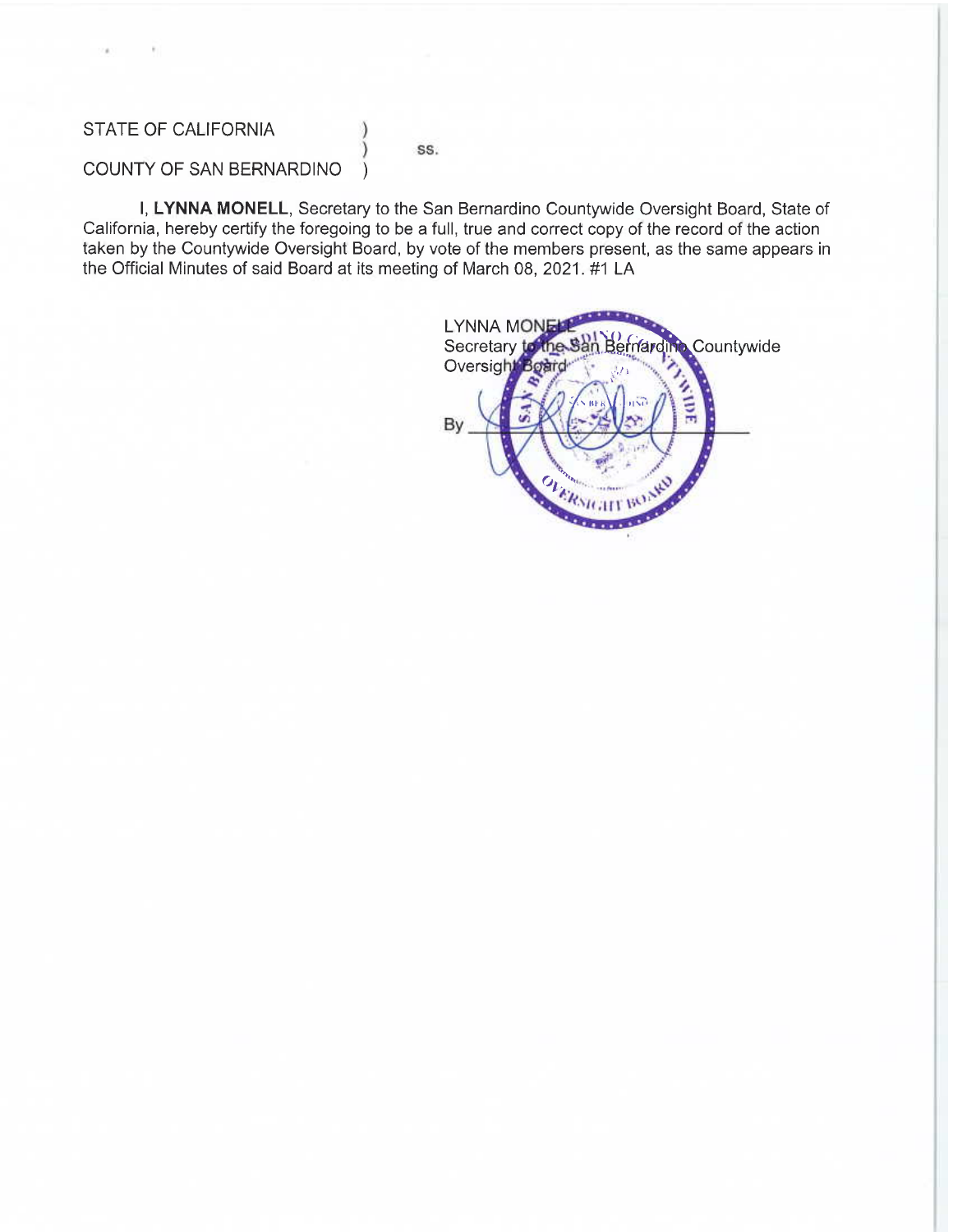| <b>Successor Agency:</b>  |
|---------------------------|
| County:                   |
| Initial ROPS Period:      |
| <b>Final ROPS Period:</b> |

| <b>Yucca Valley</b> |  |
|---------------------|--|
| San Bernardino      |  |
| <b>ROPS 21-22A</b>  |  |
| <b>ROPS 37-38B</b>  |  |
|                     |  |

# **Requested Funding for Enforceable Obligations**

- Enforceable Obligations Funded as Follows (B+C)  $\mathsf{A}$
- **Bond Proceeds**  $\sf B$
- **Other Funds**  $\mathcal{C}$
- Redevelopment Property Tax Trust Fund (RPTTF) (E+F) D
- **RPTTF** E
- Administrative RPTTF F
- **Total Outstanding Obligations (A+D)** G

**Certification of Oversight Board Chairman:** 

David Wert

**Name** 

Pursuant to Section 34177 (o) of the Health and Safety code, I hereby certify that the above is a true and accurate Recognized Obligation Payment Schedule for the above named successor agency.

**/s/Sighature** 

# **Total Outstanding Obligation**

| \$            |              |           |
|---------------|--------------|-----------|
| \$            |              |           |
|               | \$11,918,151 |           |
| $\frac{1}{2}$ |              | 9,929,151 |
| $\frac{1}{2}$ |              | 1,989,000 |
|               | \$11,918,151 |           |

Chairman **Title** 

**Date**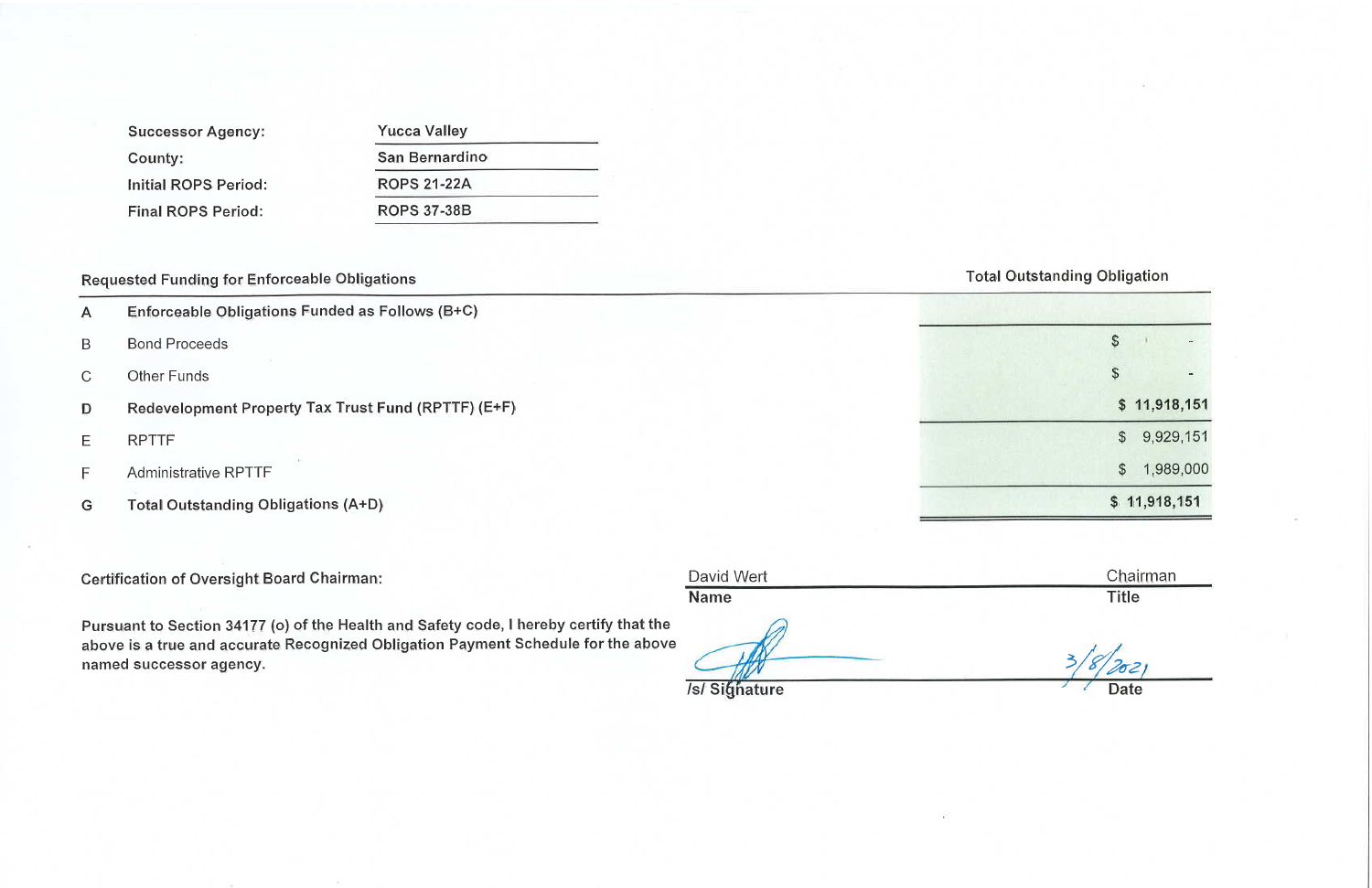# **Yucca Valley Last and Final Recognized Obligation Payment Schedule (ROPS) Summary by ROPS Period July 1, 2021 through June 30, 2038**

|                    |                                | <b>A Period</b>        |                     |                    |                  |                    | <b>B</b> Period                |                     |                                    |                           |                          |                           |  |  |         |        |           |                    |           |                    |         |        |           |           |           |           |
|--------------------|--------------------------------|------------------------|---------------------|--------------------|------------------|--------------------|--------------------------------|---------------------|------------------------------------|---------------------------|--------------------------|---------------------------|--|--|---------|--------|-----------|--------------------|-----------|--------------------|---------|--------|-----------|-----------|-----------|-----------|
|                    |                                | <b>July - December</b> |                     |                    |                  |                    |                                | January - June      |                                    |                           |                          |                           |  |  |         |        |           |                    |           |                    |         |        |           |           |           |           |
|                    |                                |                        | <b>Fund Sources</b> |                    | <b>Six-Month</b> |                    |                                | <b>Fund Sources</b> | <b>Six-Month</b>                   | <b>Twelve-Month Total</b> |                          |                           |  |  |         |        |           |                    |           |                    |         |        |           |           |           |           |
| <b>ROPS Period</b> | <b>Bond</b><br><b>Proceeds</b> | <b>Other Funds</b>     | <b>RPTTF</b>        | <b>Admin RPTTF</b> | <b>Total</b>     | <b>ROPS Period</b> | <b>Bond</b><br><b>Proceeds</b> | <b>Other Funds</b>  | <b>RPTTF</b><br><b>Admin RPTTF</b> |                           | <b>Total</b>             |                           |  |  |         |        |           |                    |           |                    |         |        |           |           |           |           |
|                    | \$                             | \$                     | \$5,001,724         | 994,500<br>\$      | \$5,996,224      |                    | \$                             | \$                  | \$4,927,427                        | \$<br>994,500             | 5,921,927<br>$$^{\circ}$ | 11,918,151<br>$$^{\circ}$ |  |  |         |        |           |                    |           |                    |         |        |           |           |           |           |
| <b>ROPS 21-22A</b> |                                |                        | 294,812             | 58,500             | \$353,312        | <b>ROPS 21-22B</b> |                                |                     | 290,102                            | 58,500                    | \$348,602                | \$701,914                 |  |  |         |        |           |                    |           |                    |         |        |           |           |           |           |
| <b>ROPS 22-23A</b> |                                |                        | 292,885             | 58,500             | \$351,385        | <b>ROPS 22-23B</b> |                                |                     | 290,133                            | 58,500                    | \$348,633                | \$700,018                 |  |  |         |        |           |                    |           |                    |         |        |           |           |           |           |
| <b>ROPS 23-24A</b> |                                |                        |                     |                    |                  |                    |                                |                     |                                    |                           |                          |                           |  |  | 294,769 | 58,500 | \$353,269 | <b>ROPS 23-24B</b> |           |                    | 291,569 | 58,500 | \$350,069 | \$703,338 |           |           |
| <b>ROPS 24-25A</b> |                                |                        |                     |                    |                  |                    |                                |                     | 293,369                            | 58,500                    | \$351,869                | <b>ROPS 24-25B</b>        |  |  | 290,440 | 58,500 | \$348,940 | \$700,809          |           |                    |         |        |           |           |           |           |
| <b>ROPS 25-26A</b> |                                |                        |                     |                    |                  |                    |                                |                     |                                    |                           |                          |                           |  |  |         |        | 294,760   | 58,500             | \$353,260 | <b>ROPS 25-26B</b> |         |        | 290,717   | 58,500    | \$349,217 | \$702,477 |
| <b>ROPS 26-27A</b> |                                |                        | 294,868             | 58,500             | \$353,368        | <b>ROPS 26-27B</b> |                                |                     | 290,730                            | 58,500                    | \$349,230                | \$702,598                 |  |  |         |        |           |                    |           |                    |         |        |           |           |           |           |
| <b>ROPS 27-28A</b> |                                |                        | 294,710             | 58,500             | \$353,210        | <b>ROPS 27-28B</b> |                                |                     | 289,999                            | 58,500                    | \$348,499                | \$701,709                 |  |  |         |        |           |                    |           |                    |         |        |           |           |           |           |
| <b>ROPS 28-29A</b> |                                |                        | 293,307             | 58,500             | \$351,807        | <b>ROPS 28-29B</b> |                                |                     | 289,004                            | 58,500                    | \$347,504                | \$699,311                 |  |  |         |        |           |                    |           |                    |         |        |           |           |           |           |
| <b>ROPS 29-30A</b> |                                |                        | 293,657             | 58,500             | \$352,157        | <b>ROPS 29-30B</b> |                                |                     | 289,245                            | 58,500                    | \$347,745                | \$699,902                 |  |  |         |        |           |                    |           |                    |         |        |           |           |           |           |
| ROPS 30-31A        |                                |                        | 293,704             | 58,500             | \$352,204        | <b>ROPS 30-31B</b> |                                |                     | 289,185                            | 58,500                    | \$347,685                | \$699,889                 |  |  |         |        |           |                    |           |                    |         |        |           |           |           |           |
| <b>ROPS 31-32A</b> |                                |                        | 294,448             | 58,500             | \$352,948        | <b>ROPS 31-32B</b> |                                |                     | 291,150                            | 58,500                    | \$349,650                | \$702,598                 |  |  |         |        |           |                    |           |                    |         |        |           |           |           |           |
| ROPS 32-33A        |                                |                        | 292,832             | 58,500             | \$351,332        | ROPS 32-33B        |                                |                     | 289,104                            | 58,500                    | \$347,604                | \$698,936                 |  |  |         |        |           |                    |           |                    |         |        |           |           |           |           |
| <b>ROPS 33-34A</b> |                                |                        | 293,951             | 58,500             | \$352,451        | <b>ROPS 33-34B</b> |                                |                     | 288,084                            | 58,500                    | \$346,584                | \$699,035                 |  |  |         |        |           |                    |           |                    |         |        |           |           |           |           |
| <b>ROPS 34-35A</b> |                                |                        | 294,730             | 58,500             | \$353,230        | <b>ROPS 34-35B</b> |                                |                     | 289,724                            | 58,500                    | \$348,224                | \$701,454                 |  |  |         |        |           |                    |           |                    |         |        |           |           |           |           |
| <b>ROPS 35-36A</b> |                                |                        | 296,111             | 58,500             | \$354,611        | <b>ROPS 35-36B</b> |                                |                     | 290,093                            | 58,500                    | \$348,593                | \$703,204                 |  |  |         |        |           |                    |           |                    |         |        |           |           |           |           |
| <b>ROPS 36-37A</b> |                                |                        | 295,094             | 58,500             | \$353,594        | <b>ROPS 36-37B</b> |                                |                     | 289,819                            | 58,500                    | \$348,319                | \$701,913                 |  |  |         |        |           |                    |           |                    |         |        |           |           |           |           |
| <b>ROPS 37-38A</b> |                                |                        | 293,717             | 58,500             | \$352,217        | <b>ROPS 37-38B</b> |                                |                     | 288,329                            | 58,500                    | \$346,829                | \$699,046                 |  |  |         |        |           |                    |           |                    |         |        |           |           |           |           |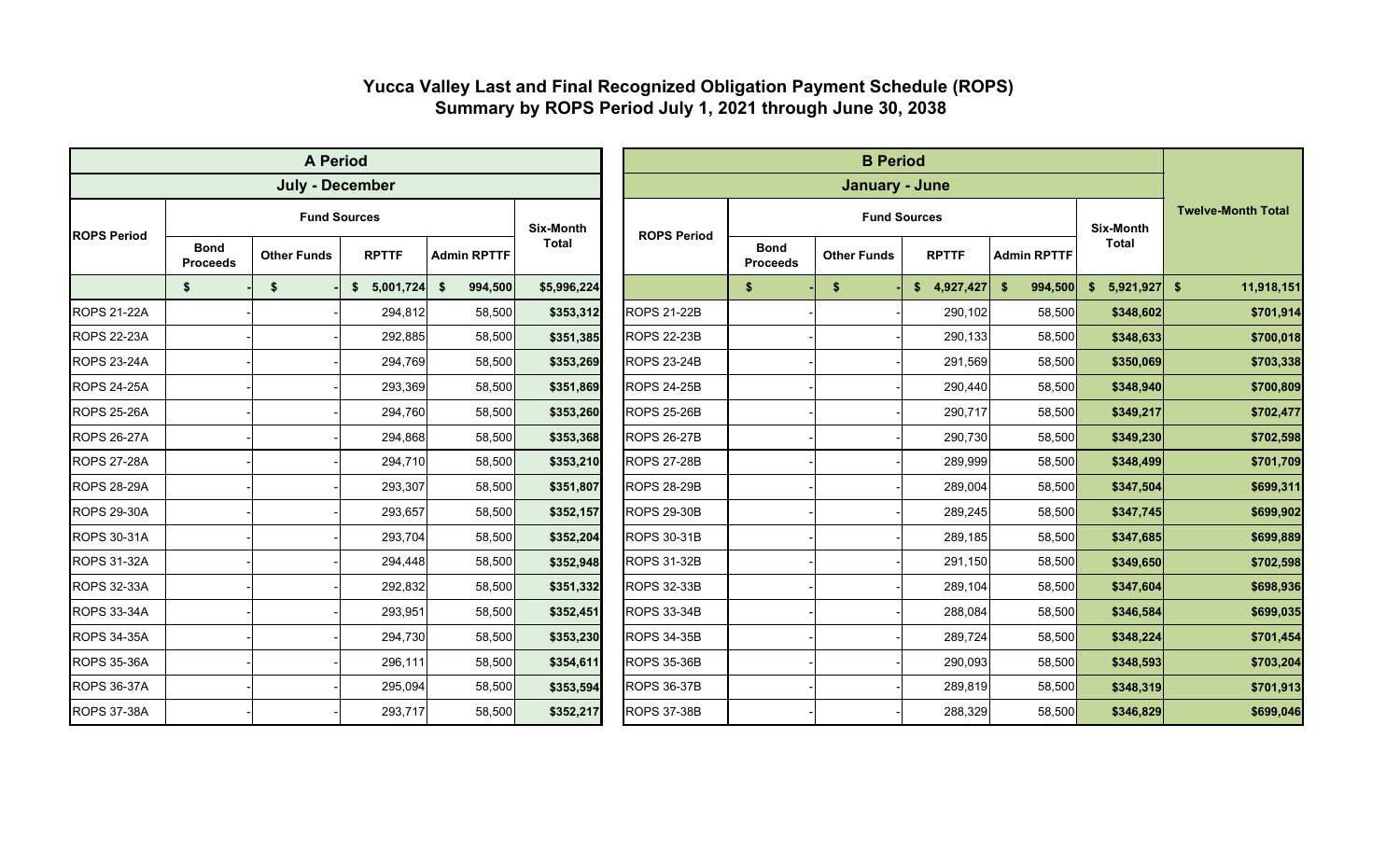|      |                                                              |                        |                                    |                                  |                             |                                              |                                                           |                       |              | 21-22A (Jul-Dec)   | 21-22B (Jan-Jun) |                    |  |
|------|--------------------------------------------------------------|------------------------|------------------------------------|----------------------------------|-----------------------------|----------------------------------------------|-----------------------------------------------------------|-----------------------|--------------|--------------------|------------------|--------------------|--|
| Item | <b>Project Name</b>                                          | <b>Obligation Type</b> | <b>Agreement Execution</b><br>Date | Agreement<br>Termination<br>Date | Payee                       | <b>Description</b>                           | Total<br><b>Project Area</b><br>Outstanding<br>Obligation |                       | <b>RPTTF</b> | <b>Admin RPTTF</b> | <b>RPTTF</b>     | <b>Admin RPTTF</b> |  |
|      |                                                              |                        |                                    |                                  |                             |                                              |                                                           | \$11,918,151          | \$294,812    | \$58,500           | \$290,102        | \$58,500           |  |
|      | Successor Agency<br><b>Administration</b>                    | <b>Admin Costs</b>     | 07/01/2021                         | 06/30/2038                       | Town of Yucca Valley        | Personnel and other administrative costs One |                                                           | 1,989,000   -<br>l \$ |              |                    |                  |                    |  |
| 29   | 2018 Tax Allocation Bond Refunding Bonds Issued<br>Refunding | After 6/27/12          | 07/26/2018                         |                                  | 06/01/2038 Bank of New York | Debt Service                                 | One                                                       | 9,929,151<br>l J      | 294,812      |                    | $290,102$  -     |                    |  |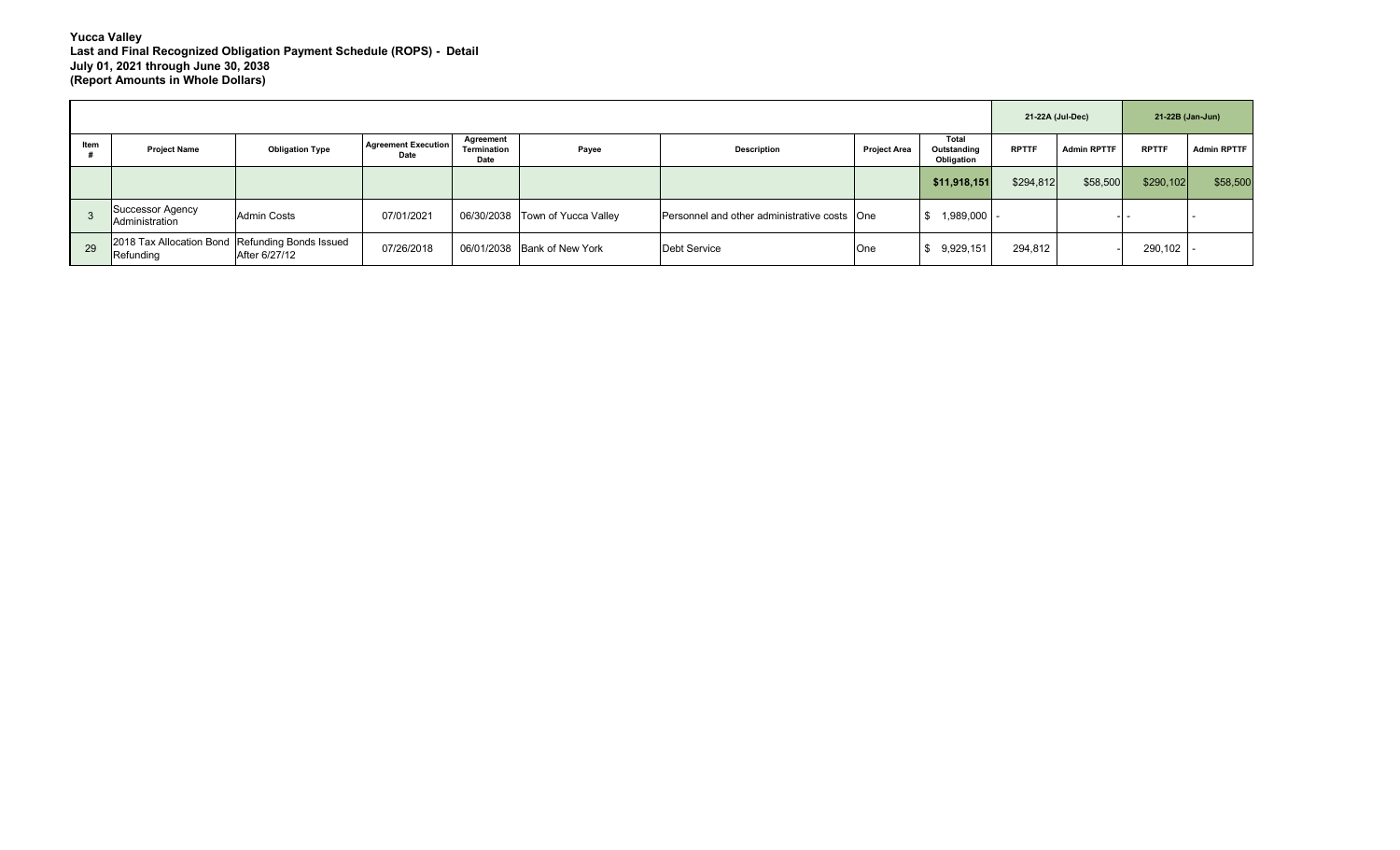|      |                                           | 22-23A (Jul-Dec) |                    | 22-23B (Jan-Jun)    |                    | 23-24A (Jul-Dec) |                    | 23-24B (Jan-Jun) |                    | 24-25A (Jul-Dec) |                    | 24-25B (Jan-Jun) |                    | 25-26A (Jul-Dec) |                    | 25-26B (Jan-Jun) |                    |
|------|-------------------------------------------|------------------|--------------------|---------------------|--------------------|------------------|--------------------|------------------|--------------------|------------------|--------------------|------------------|--------------------|------------------|--------------------|------------------|--------------------|
| Item | <b>Project Name</b>                       | <b>RPTTF</b>     | <b>Admin RPTTF</b> | <b>RPTTF</b>        | <b>Admin RPTTF</b> | <b>RPTTF</b>     | <b>Admin RPTTF</b> | <b>RPTTF</b>     | <b>Admin RPTTF</b> | <b>RPTTF</b>     | <b>Admin RPTTF</b> | <b>RPTTF</b>     | <b>Admin RPTTF</b> | <b>RPTTF</b>     | <b>Admin RPTTF</b> | <b>RPTTF</b>     | <b>Admin RPTTF</b> |
|      |                                           | \$292,885        | \$58,500           | \$290,133           | \$58,500           | \$294,769        | \$58,500           | \$291,569        | \$58,500           | \$293,369        | \$58,500           | \$290,440        | \$58,500           | \$294,760        | \$58,500           | \$290,717        | \$58,500           |
|      | Successor Agency<br><b>Administration</b> |                  |                    |                     |                    |                  |                    |                  |                    |                  |                    |                  |                    |                  |                    |                  |                    |
| 29   | 2018 Tax Allocation Bond<br>Refunding     | 292,885          |                    | $290,133$ $\vert$ - |                    | 294,769          |                    | 291,569          |                    | 293,369          |                    | 290,440          |                    | 294,760          |                    | 290,717          |                    |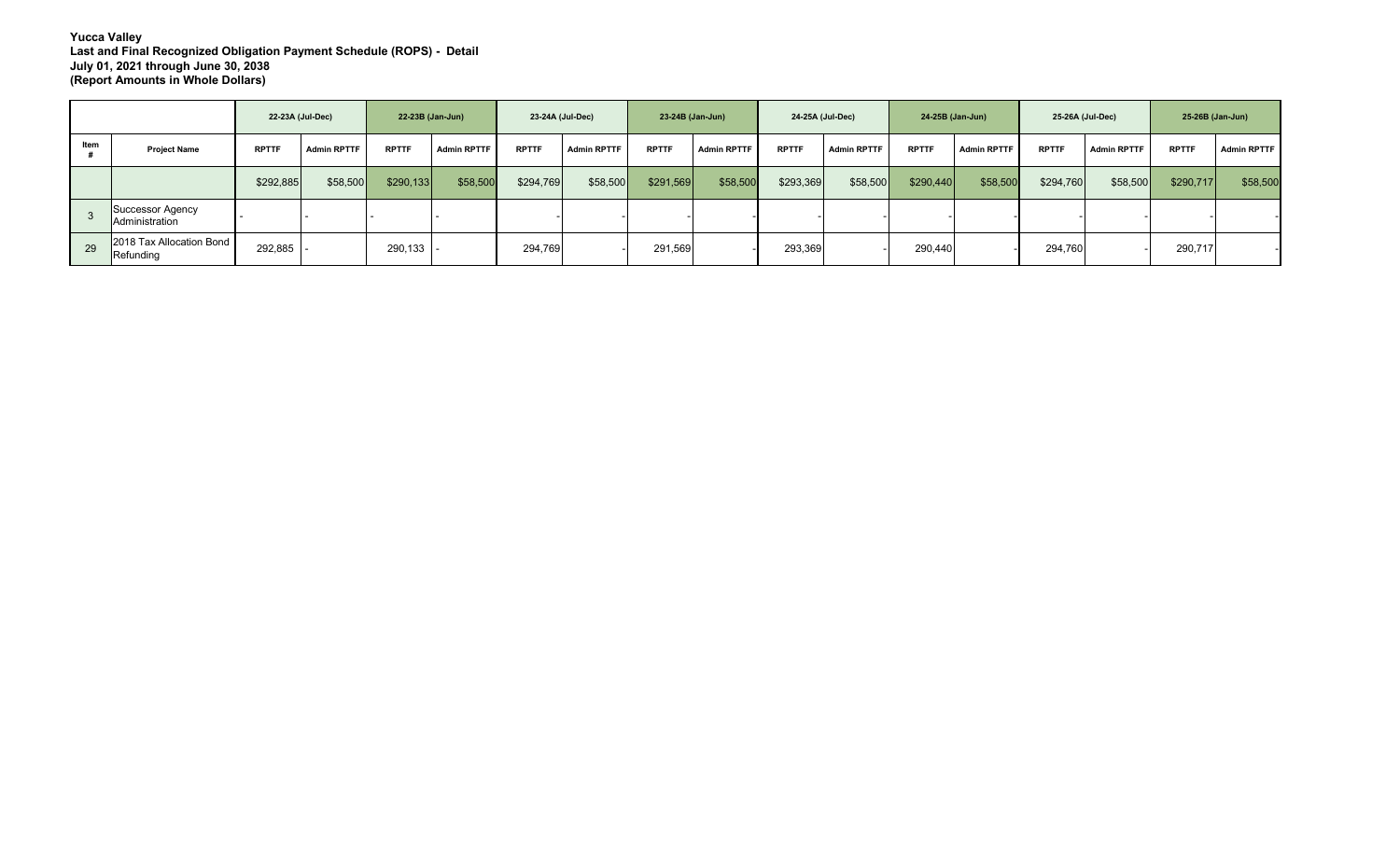|      |                                           | 26-27A (Jul-Dec) |                    | 26-27B (Jan-Jun) |                    | 27-28A (Jul-Dec) |                    | 27-28B (Jan-Jun) |                    | 28-29A (Jul-Dec) |                    | 28-29B (Jan-Jun) |                    | 29-30A (Jul-Dec) |                    | 29-30B (Jan-Jun) |                    |
|------|-------------------------------------------|------------------|--------------------|------------------|--------------------|------------------|--------------------|------------------|--------------------|------------------|--------------------|------------------|--------------------|------------------|--------------------|------------------|--------------------|
| Item | <b>Project Name</b>                       | <b>RPTTF</b>     | <b>Admin RPTTF</b> | <b>RPTTF</b>     | <b>Admin RPTTF</b> | <b>RPTTF</b>     | <b>Admin RPTTF</b> | <b>RPTTF</b>     | <b>Admin RPTTF</b> | <b>RPTTF</b>     | <b>Admin RPTTF</b> | <b>RPTTF</b>     | <b>Admin RPTTF</b> | <b>RPTTF</b>     | <b>Admin RPTTF</b> | <b>RPTTF</b>     | <b>Admin RPTTF</b> |
|      |                                           | \$294,868        | \$58,500           | \$290,730        | \$58,500           | \$294,710        | \$58,500           | \$289,999        | \$58,500           | \$293,307        | \$58,500           | \$289,004        | \$58,500           | \$293,657        | \$58,500           | \$289,245        | \$58,500           |
|      | Successor Agency<br><b>Administration</b> |                  |                    |                  |                    |                  |                    |                  |                    |                  |                    |                  |                    |                  |                    |                  |                    |
| 29   | 2018 Tax Allocation Bond<br>Refunding     | 294,868          |                    | 290,730          |                    | 294,710          |                    | 289,999          |                    | 293,307          |                    | 289,004          |                    | 293,657          |                    | 289,245          |                    |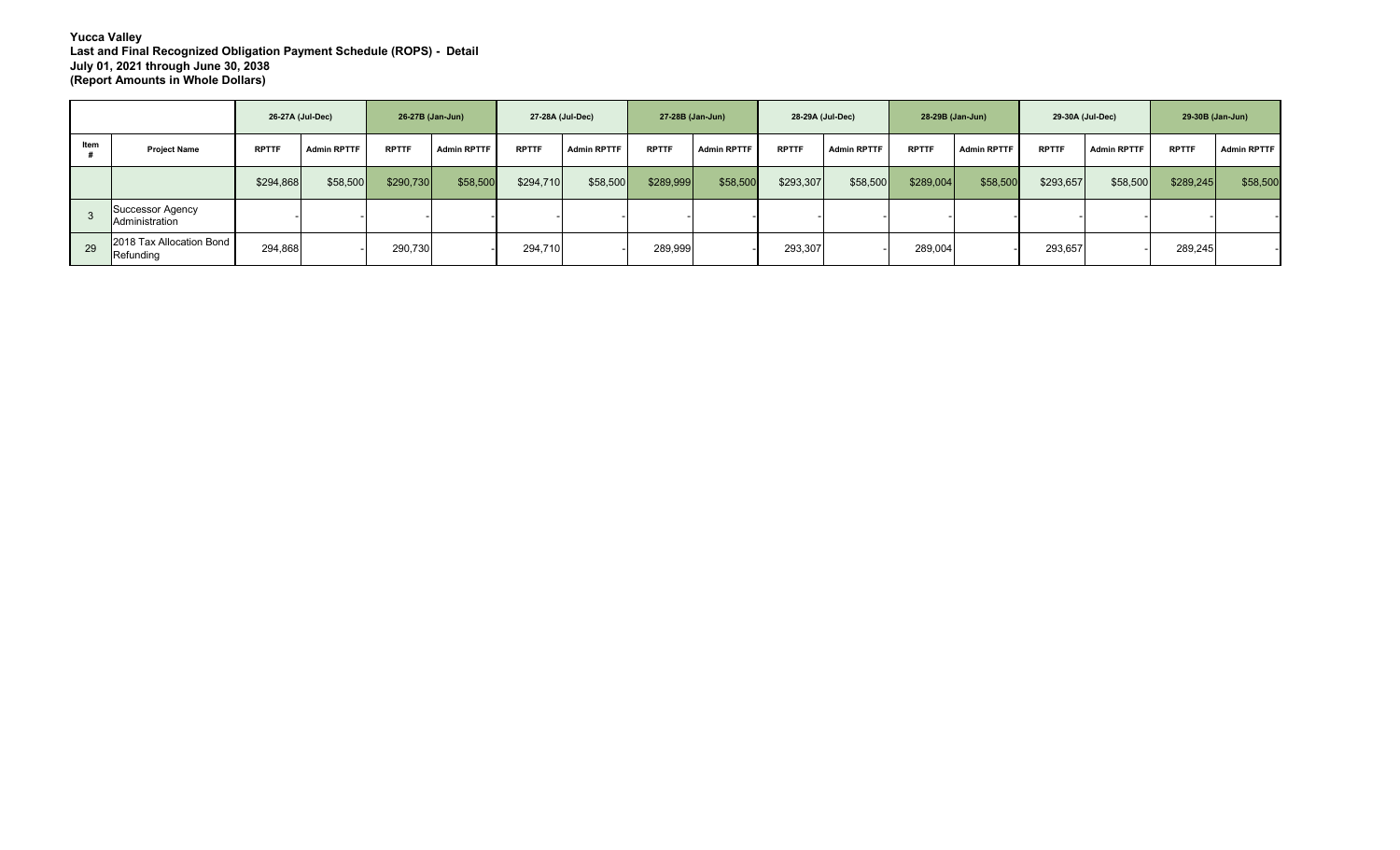|      |                                           | 30-31A (Jul-Dec) |                    | 30-31B (Jan-Jun) |                    | 31-32A (Jul-Dec) |                    | 31-32B (Jan-Jun) |                    | 32-33A (Jul-Dec) |                    | 32-33B (Jan-Jun) |                    | 33-34A (Jul-Dec) |                    | 33-34B (Jan-Jun) |                    |
|------|-------------------------------------------|------------------|--------------------|------------------|--------------------|------------------|--------------------|------------------|--------------------|------------------|--------------------|------------------|--------------------|------------------|--------------------|------------------|--------------------|
| Item | <b>Project Name</b>                       | <b>RPTTF</b>     | <b>Admin RPTTF</b> | <b>RPTTF</b>     | <b>Admin RPTTF</b> | <b>RPTTF</b>     | <b>Admin RPTTF</b> | <b>RPTTF</b>     | <b>Admin RPTTF</b> | <b>RPTTF</b>     | <b>Admin RPTTF</b> | <b>RPTTF</b>     | <b>Admin RPTTF</b> | <b>RPTTF</b>     | <b>Admin RPTTF</b> | <b>RPTTF</b>     | <b>Admin RPTTF</b> |
|      |                                           | \$293,704        | \$58,500           | \$289,185        | \$58,500           | \$294,448        | \$58,500           | \$291,150        | \$58,500           | \$292,832        | \$58,500           | \$289,104        | \$58,500           | \$293,951        | \$58,500           | \$288,084        | \$58,500           |
|      | Successor Agency<br><b>Administration</b> |                  |                    |                  |                    |                  |                    |                  |                    |                  |                    |                  |                    |                  |                    |                  |                    |
| 29   | 2018 Tax Allocation Bond<br>Refunding     | 293,704          |                    | 289,185          |                    | 294,448          |                    | 291,150          |                    | 292,832          |                    | 289,104          |                    | 293,951          |                    | 288,084          |                    |